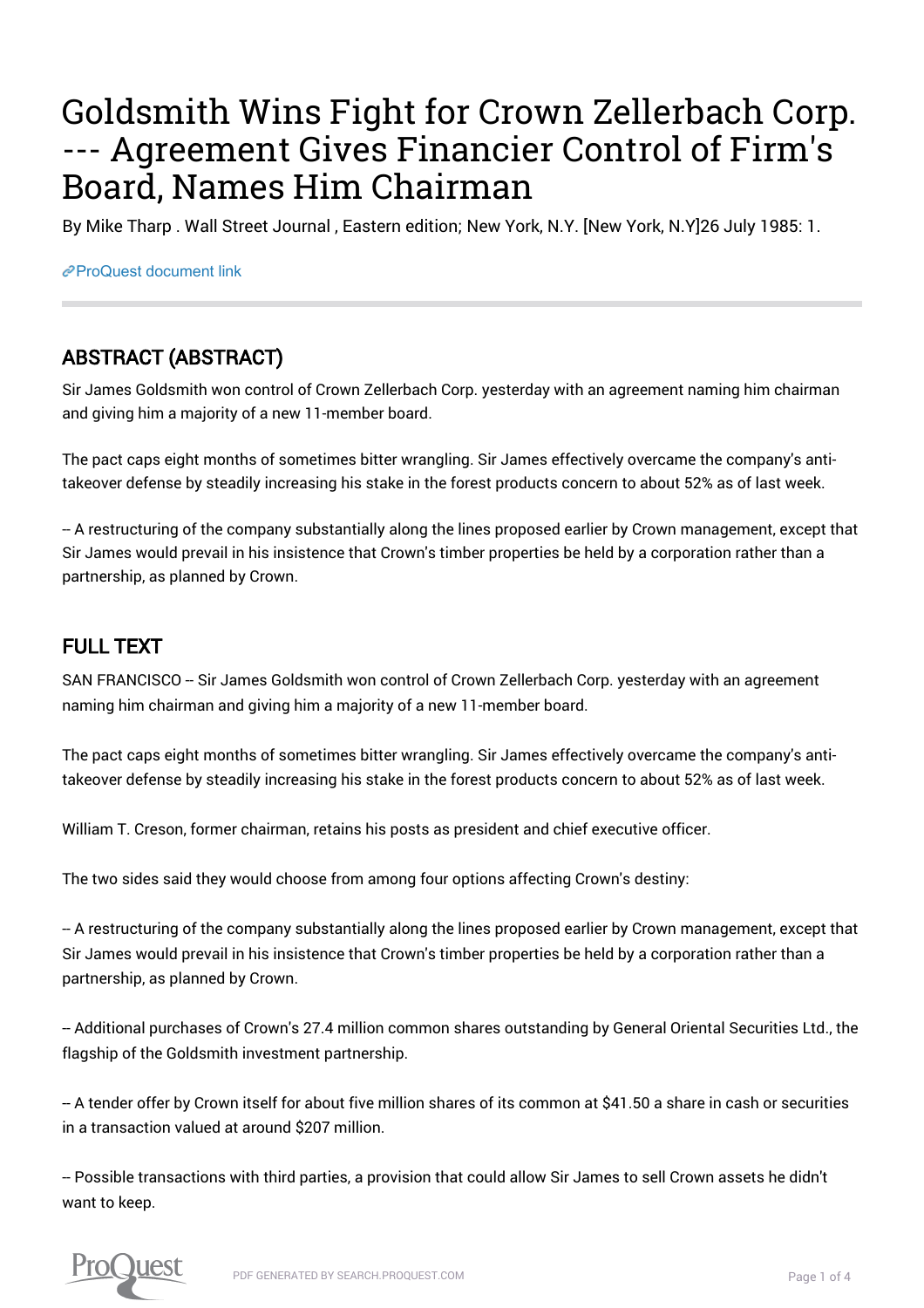Besides appointing the 51-year-old Anglo-French financier as chairman, the agreement also named Roland A.E. Franklin, an officer in several Goldsmith companies, vice chairman.

A committee of three General Oriental designees and three directors unaffiliated with General Oriental -- and designated by both General Oriental and the company -- was appointed to study the four options and report to the full board by Nov. 1.

The agreement immediately raised questions about what Sir James, who first disclosed his interest in acquiring Crown shares last December, ultimately intends to do with the 135-year-old company. Sir James wasn't immediately available for comment, nor was Mr. Franklin.

Crown's vaunted "poison-pill" anti-takeover defense was approved by its board last year and stipulated that in a takeover, holders of certain rights could buy two shares of the surviving entity for the price of one.

The rights were issued when Sir James passed the 20% mark in his holdings. The investor, however, avoided the poison pill by withdrawing his formal tender offer and simply acquiring majority control of the company through stock purchases on the open market.

The rights under the anti-takeover provision can't be exercised until an acquiring entity gets 100% of Crown common. Sir James is likely to avoid that problem by keeping his holdings under 100% or by contending that the poison pill doesn't apply to his partnership's acquisition.

Mr. Creson defended the poison pill, saying it had been "meaningful in affecting and influencing the timing" of the eventual agreement.

Robert Pirie, president of Rothschild Inc., which represents some of Sir James's U.S. interests, said, "They put up a good fight and we wouldn't respect them if they hadn't." He said there was "no particular pressure on the committee to come up with a quick answer" on how to increase the company's value for shareholders.

Mr. Creson noted in an interview that certain provisions of the agreement stipulated that 75% of the board had to approve certain transactions, which meant that three of the five non-Goldsmith directors would have to join the six Goldsmith members to approve transactions that might be viewed as potentially self-serving.

He added that any future "modification of the company would be consistent with the strategies we've been working on, and it doesn't represent anything our stake holders need to be concerned about."

In New York Stock Exchange composite trading yesterday, Crown closed at \$38.25 a share, down 75 cents.

The agreement, worked out since Monday in negotiations in New York, spells the end of Crown's efforts to restructure itself. Several analysts drew parallels between the agreement and Sir James's disposition of Diamond International Corp., another forest products company he acquired in the early 1980s. In that case, Diamond management was left largely intact while the Goldsmith investment group sold various assets of the company, eventually disposing of most businesses except Diamond's timberland.

"That's been his historical pattern," said John Maach Jr., an analyst with S.G. Warburg, Rowe &Pitman, Akroyd Inc. "It'll end up along the lines of the pulp and paper assets being sold off rather than the timberlands."

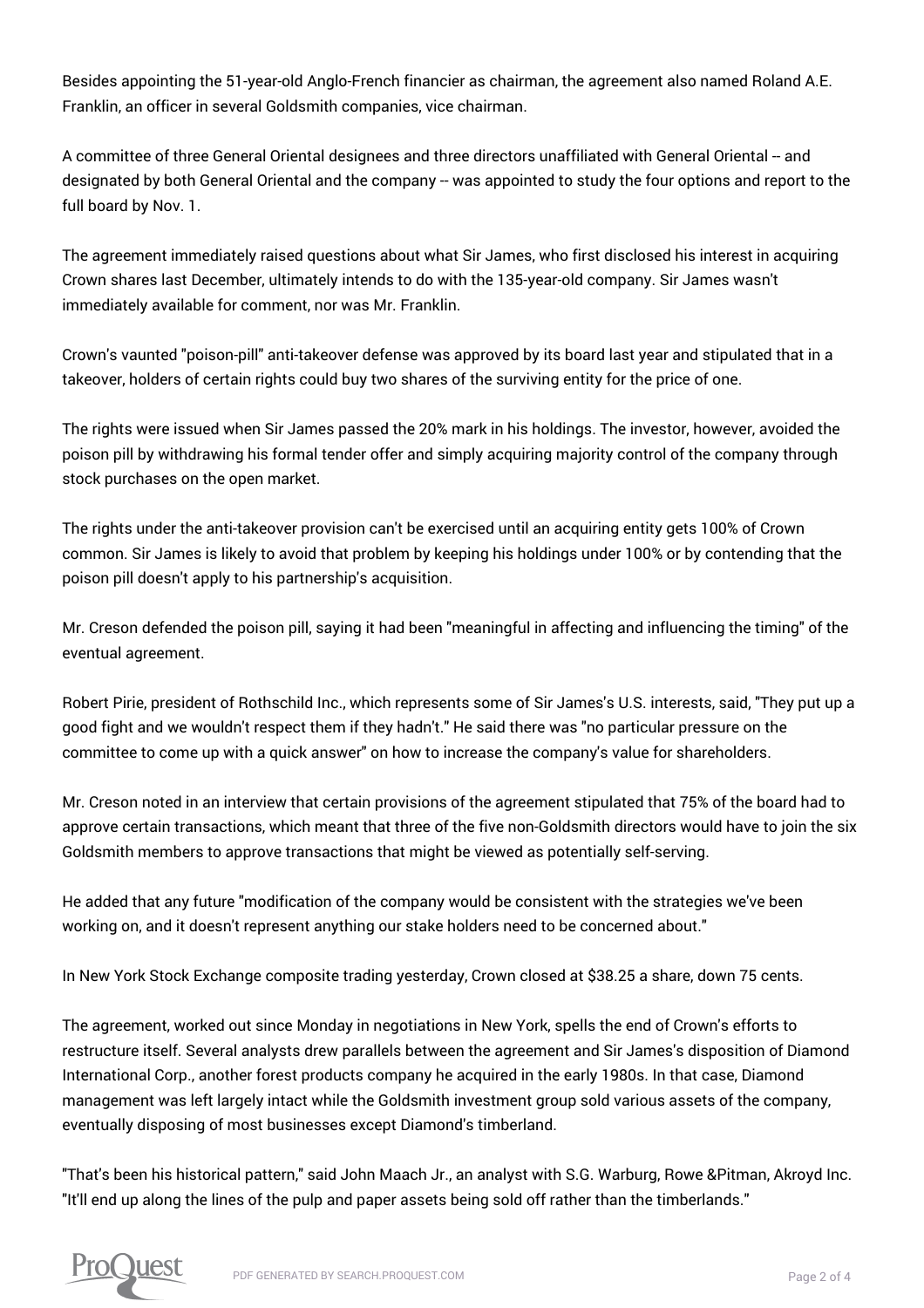The agreement also calls for Crown management to continue its internal operational reorganization, to maintain existing employee benefits and policies and to keep the corporate headquarters in San Francisco.

Credit: Staff Reporter of The Wall Street Journal

## **DETAILS**

| <b>Publication title:</b>      | Wall Street Journal, Eastern edition; New York, N.Y.                                                        |
|--------------------------------|-------------------------------------------------------------------------------------------------------------|
| Pages:                         | 1                                                                                                           |
| Number of pages:               | 0                                                                                                           |
| <b>Publication year:</b>       | 1985                                                                                                        |
| <b>Publication date:</b>       | Jul 26, 1985                                                                                                |
| Publisher:                     | Dow Jones & Company Inc                                                                                     |
| Place of publication:          | New York, N.Y.                                                                                              |
| <b>Country of publication:</b> | United States, New York, N.Y.                                                                               |
| <b>Publication subject:</b>    | <b>Business And Economics--Banking And Finance</b>                                                          |
| <b>ISSN:</b>                   | 00999660                                                                                                    |
| Source type:                   | Newspapers                                                                                                  |
| Language of publication:       | English                                                                                                     |
| Document type:                 | <b>NEWSPAPER</b>                                                                                            |
| ProQuest document ID:          | 397961446                                                                                                   |
| <b>Document URL:</b>           | https://proxy.library.upenn.edu/login?url=https://search.proquest.com/docview/397<br>961446?accountid=14707 |
| Copyright:                     | Copyright Dow Jones & Company Inc Jul 26, 1985                                                              |
| Last updated:                  | 2017-11-02                                                                                                  |
| Database:                      | <b>ABI/INFORM Global</b>                                                                                    |

LINKS

**[PennText](https://upenn.alma.exlibrisgroup.com/discovery/openurl?institution=01UPENN_INST&vid=01UPENN_INST:Services&ctx_ver=Z39.88-2004&rft.genre=unknown&ctx_enc=info:ofi/enc:UTF-8&url_ver=Z39.88-2004&url_ctx_fmt=infofi/fmt:kev:mtx:ctx&rfr_id=info:sid/primo.exlibrisgroup.com:primo4-article-cLinker&rft_val_fmt=info:ofi/fmt:kev:mtx:article&isCitationLinker=Y&rft.date=1985&rft.atitle=Goldsmith%20Wins%20Fight%20for%20Crown%20Zellerbach%20Corp.%20---%20Agreement%20Gives%20Financier%20Control%20of%20Firm)**